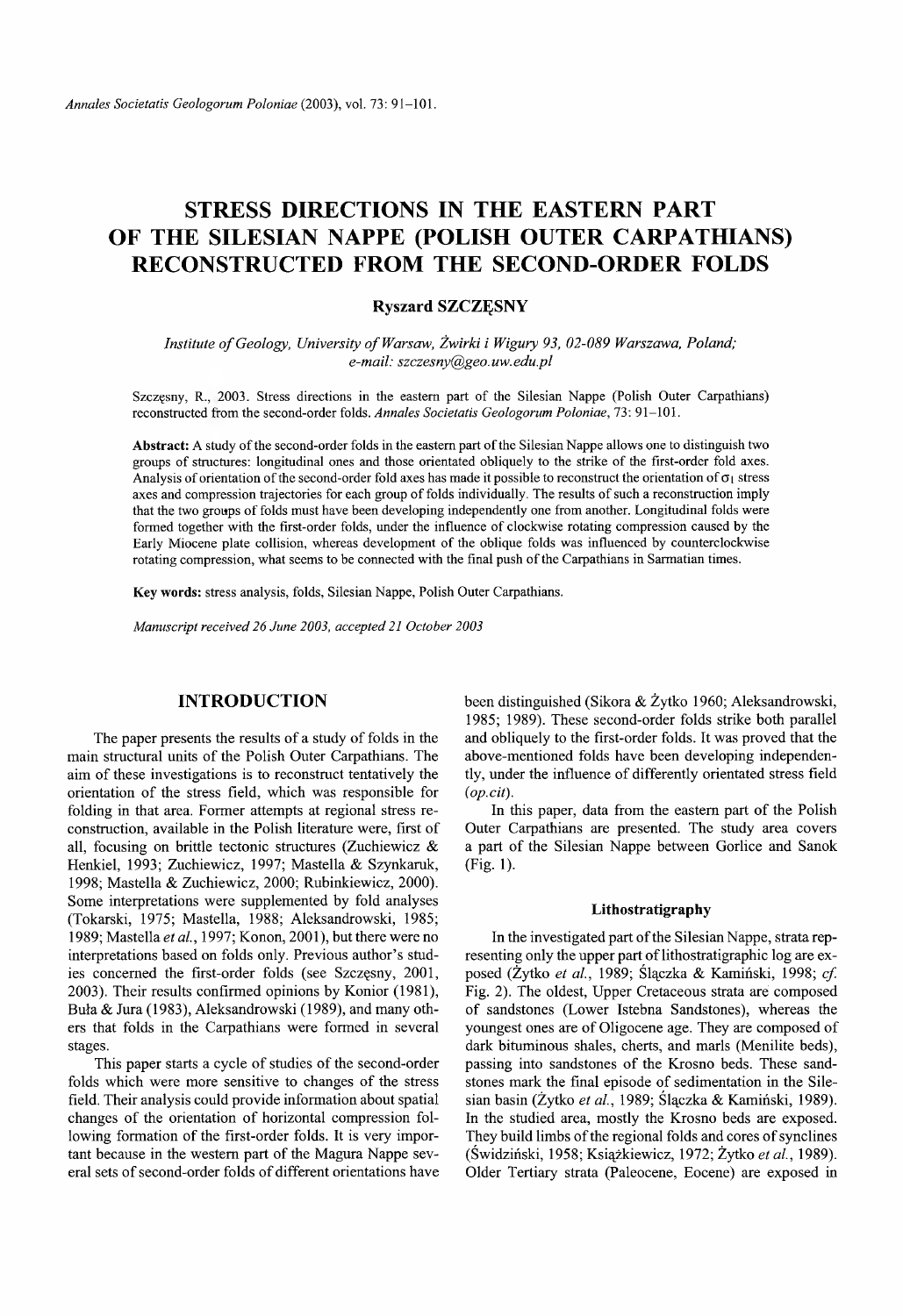

Fig. 1. Location sketch: *1 -* study area, *2 -* first-order folds, *3 -* cross section shown on Fig. *3,4-* cross section shown on Fig. 4



Fig. 2. Lithostratigraphic log of the Silesian Series (after Ślączka & Kamiński, 1998; modified): A - lithostratigraphic units exposed in the study area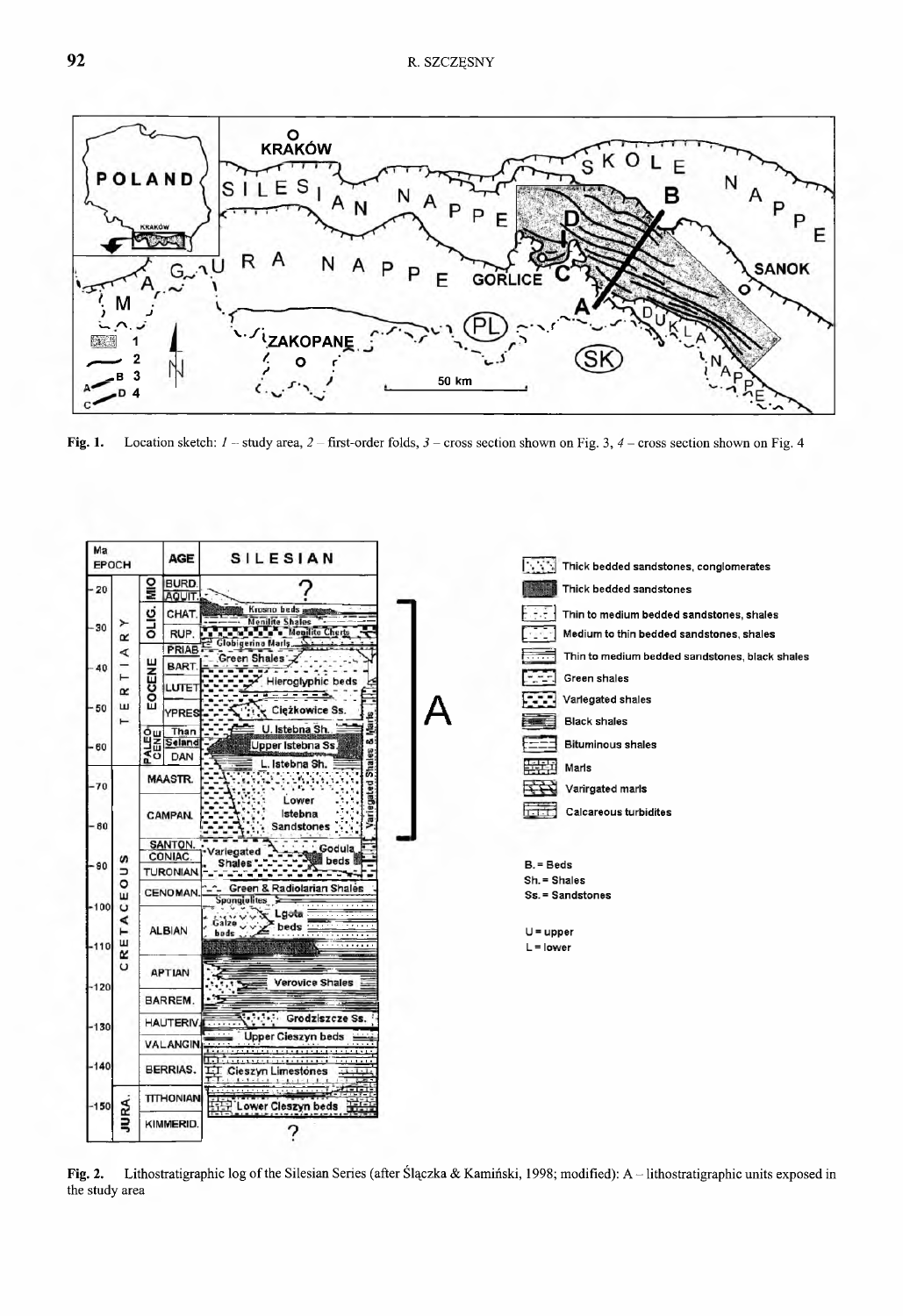

Fig. 3. Schematic cross section through the Silesian Nappe (after Żytko *et al.,* 1989; modified). For location - see Fig. 1

hinges of narrow-spaced anticlines, only (Fig. 3 and 4). However, exposures of the oldest, Cretaceous rocks are known only from cores of anticlines situated in the northern part of the nappe (*op.cit*.)

#### **Tectonics**

The studied portion of the Silesian Nappe contains a large number of folds and thrust slices (Fig. 3). Axes of the first-order folds in the western part of the nappe usually strike W-E. Towards the East, the strikes of fold axes gradually turn to the WNW-ESE (Tołwiński, 1921; Guzik & Pożaryski, 1950; Burtan & Sokołowski, 1952; Świdziński, 1958; Książkiewicz, 1972; Żytko *et al.,* 1989; Kuśmierek, 1990; Szczęsny, 2003). The folds are predominantly

narrow-spaced, northwards overturned, and often imbricated (Fig. 3). The abundance of faults within the folds is dependent on lithology of host strata (Książkiewicz, 1972; Aleksandrowski, 1989). The main role is played especially by rigid, thick-bedded sandstones of the Lower Krosno beds (Fig. 2). Sandstones are underlain by shally Menilite beds and interbedded by numerous layers of shales (Guzik & Pożaryski, 1950; Burtan & Sokołowski, 1952; Swidziński, 1958; Książkiewicz, 1972; Żytko *et al.,* 1989). Due to the drastic difference of geomechanical properties between sandstones and shales, along their contacts surfaces of decollements and overthrusts developed. That is the reason why the northern limbs of anticlines and southern limbs of synclines are often reduced (Książkiewicz, 1972; Aleksandrowski, 1989; see also Fig. 3).



Fig. 4. Cross section through the eastern part of the Biecz fold (after Guzik, 1949; modified). For location - see Fig. 1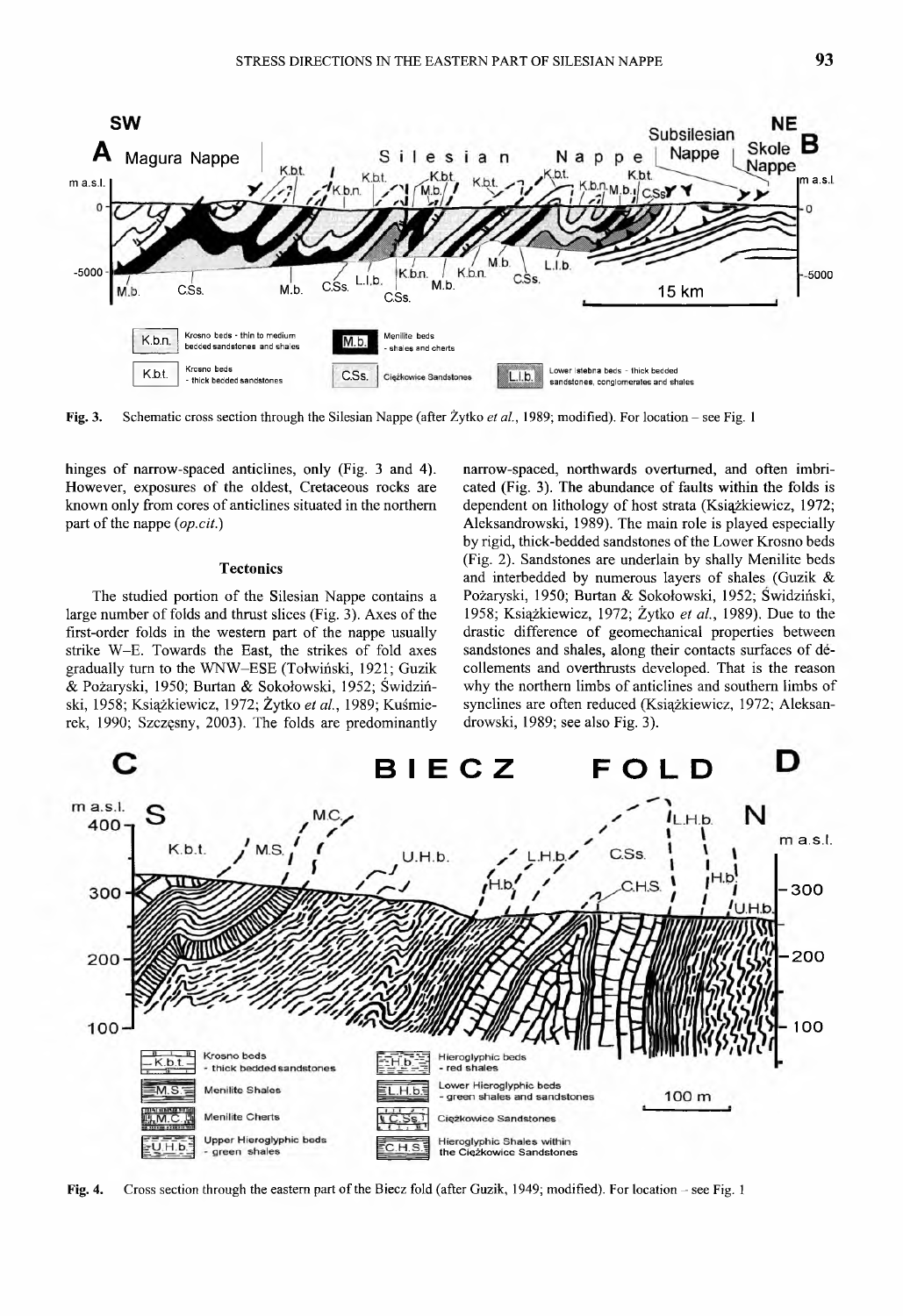Fig. 5. Syncline built up of the Oligocene Menilite beds on the Wisłok River at Rudawka Rymanowska

Numerous smaller-order folds accompany the firstorder folds in the study area. The lithology of flysch strata influenced geometry of the second-order folds, as well. Two main types of flysch complexes can be distinguished: sandstone-dominated, and shale-dominated ones. Quantitative relation of rigid sandstones to ductile shales datermine the geometry of second-order folds. In folds composed mainly of sandstone strata, bed thickness remains constant, *i.e.* the geometry of folds is close to concentric (Fig. 5). However, folding of shale beds induces increase in their thickness in fold hinges, what is typical for similar folds (Fig. 4, see also Aleksandrowski, 1989). Since shale complexes were folded more easily than the others, the majority of second-order folds were formed there (see, e.g., the southern limb of the Biecz Fold  $-$  Fig. 4). The analysed folds usually show regular plunge angles; they verge towards the hinge of the first-order antycline as typical drag folds (Fig. 4).

#### **METHODS**

The applied methodology is based on the statistic analysis and makes it possible to distinguish general regularity in spatial arrangement of the fold axes, local deviations being eliminated. Recent bed attitudes in limbs of the secondorder folds have been measured on the existing geological maps. Measurements were collected from eight sheets of the Geological Map of Poland at the scale of 1: 50,000 (Sikora, 1964; Ślączka, 1964; 1968; Koszarski, 1967; Szymakowska & Wójcik, 1984; Cieszkowski *et a l,* 1988a; Wdowiarz *et al*., 1991; Wójcik *et al.,* 1992). The database was verified by measurements conducted on detailed maps (Guzik & Pożaryski, 1950; Świdziński, 1973), and author's measurements taken at the selected test sites (Fig. 5). The spacing of the analysed folds varied from tens of metres to several hundreds of metres (see Figs. 4 and 5). Completely exposed folds (Fig. 5) are rare because their extent usually exceeds the dimensions of individual exposures. Therefore, in most cases, only small parts of fold limbs are exposed.

Measurements of bed attitude in fold limbs allow to calculate, with the aid of GEOCALC software, the orientation of fold axes. A total of 703 fold axes have been measured. Taking into consideration the location of individual folds, they were connected with homogenous tectonic domains (fragments of the first-order folds) distinguished in the studied area (Fig. 6; see also Szczęsny, 2003). The boundaries to these domains are: overthrusts, large transversal faults, fault-controlled river valleys, and hinge lines of the firstorder folds. The analysed area is covered by 35 domains that comprise from 6 to 62 second-order folds (Fig. 6). The point diagram (Fig. 6), as well as rose-diagram of fold axes (Fig. 7) were prepared for each domain with the aid of the STEREONET software. In this way, predominant direction of fold axes, alongside with one or more secondary directions were distinguished (Fig. 7). The average azimuth of  $\sigma_1$ stress axis was determined for the main and subsidiary orientation of fold axes in every domain (Fig. 8).

Directions of  $\sigma_1$  azimuths in the centres of the domains were recalculated, using the second-order polynomial, by the RESICAL software developed by Krzysztof Nowicki (see Szczęsny, 2003), into the trend surfaces of azimuths of the  $\sigma_1$  axis. It was made for each group of fold axes separately. These surfaces were transformed into contour maps with the help of the SURFER software (Figs. 9 and 10). Contour lines connect points at which values of  $\sigma_i$  are the same. It means that the folds, being succesively formed towards the foreland of the nappe (Price  $&$  Cosgrove, 1990; Fig. 11.41), were influenced by similarly orientated stress. To show how the maximal horizontal stress (compression) changed its direction during formation of the folds, basing on isoline maps, trajectories of compression were drawn (Fig. 11). Finally, the distinguished trajectories of compression inferred from the predominant and secondary directions of fold axes were compared with those distinguished from the analysis of regional, first-order folds (Fig. 12; see also Szczęsny, 2003).

## **ORIENTATION OF FOLD AXES**

In the studied part of the Silesian Nappe, three groups of second-order folds were distinguished (Fig. 7). The most numerous are folds whose axes trend about N95° E (to the north of Gorlice), and constantly turn to  $N140^\circ$  E (to the south of Sanok; Fig. 7). Such strikes of fold axes are compatible with those of the first-order folds, from  $N93^\circ$  E to N138° E, respectively (see Szczęsny, 2003). The second group, less numerous, contains the folds whose axes change from about N75 $\degree$  E (to the north of Gorlice) to N125 $\degree$  E (to the south of Sanok). They are oblique to the strike of firstorder folds, and orientation of their axes is closer to W -E than that of the axes of regional folds (Fig.  $7$ ; see also Świdziński, 1958; Książkiewicz, 1972; Żytko et al., 1989).

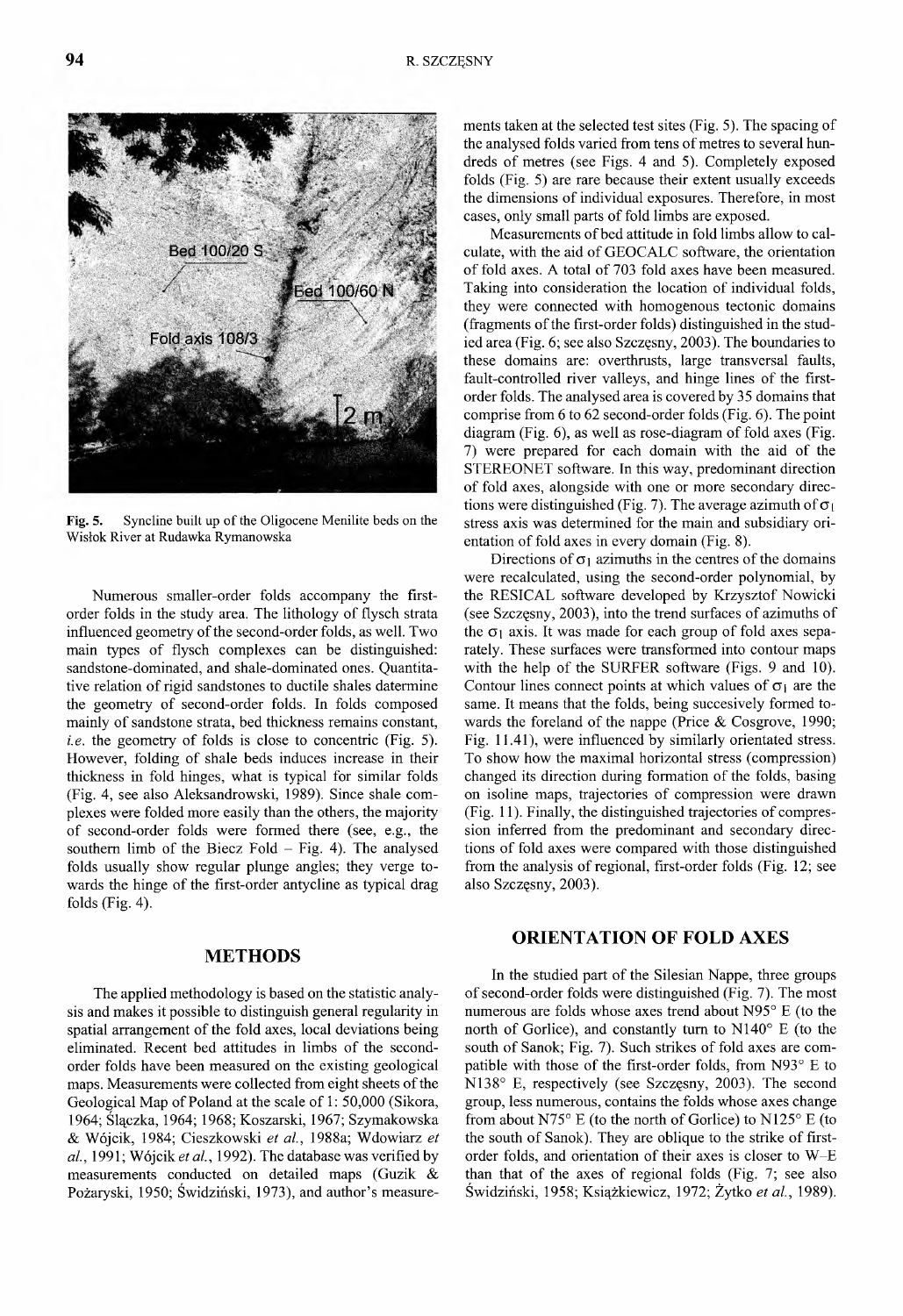

Fig. 6. Characteristics of tectonic domains: / - boundaries of tectonic domains, *2 -* point diagrams of orientation of the second-order fold axes; *3 -* Skole Nappe, *4 -* Dukla Nappe, *5 -* Magura Nappe



Fig. 7. Distribution of the second-order fold axes within individual domains: *1 -* regional folds, *2 -* angular histograms of directions of the second-order fold axes; *3 -* Skole Nappe, *4 -* Dukla Nappe, 5 - Magura Nappe

Single folds of orientation different than that described as longitudinal and oblique were also distinguished, *e.g.,* to the south-east of the Dukla Unit (Figs. 6 and 7). Azimuths of their axes varies from  $N-S$  to  $S-N$  without any spatial regularity.

## **STRESS FIELD RECONSTRUCTION**

According to Mastella (1988) and Fodor *et al.* (1999), folding in the Outer Carpathians started under simple horizontal compression conditions. Thus, the axis of maximum stress  $\sigma_1$  was horizontal and perpendicular to the fold axes. The axis of intermediate stress  $\sigma_2$  was also horizontal (perpendicular to  $\sigma_1$  axis) and parallel to the fold axes, whereas the axis of the minimum stress  $\sigma_3$  was vertical *(op. cit.)*. Within each domain, the average direction of the  $\sigma_1$  stress axis was determined. However, only two groups of the second-order folds were analysed. Folds whose axes were inorderly orientated were not taken into consideration. They were considered as transformed by movements along the transversal faults of regional extent (Totwinski, 1921; Bur-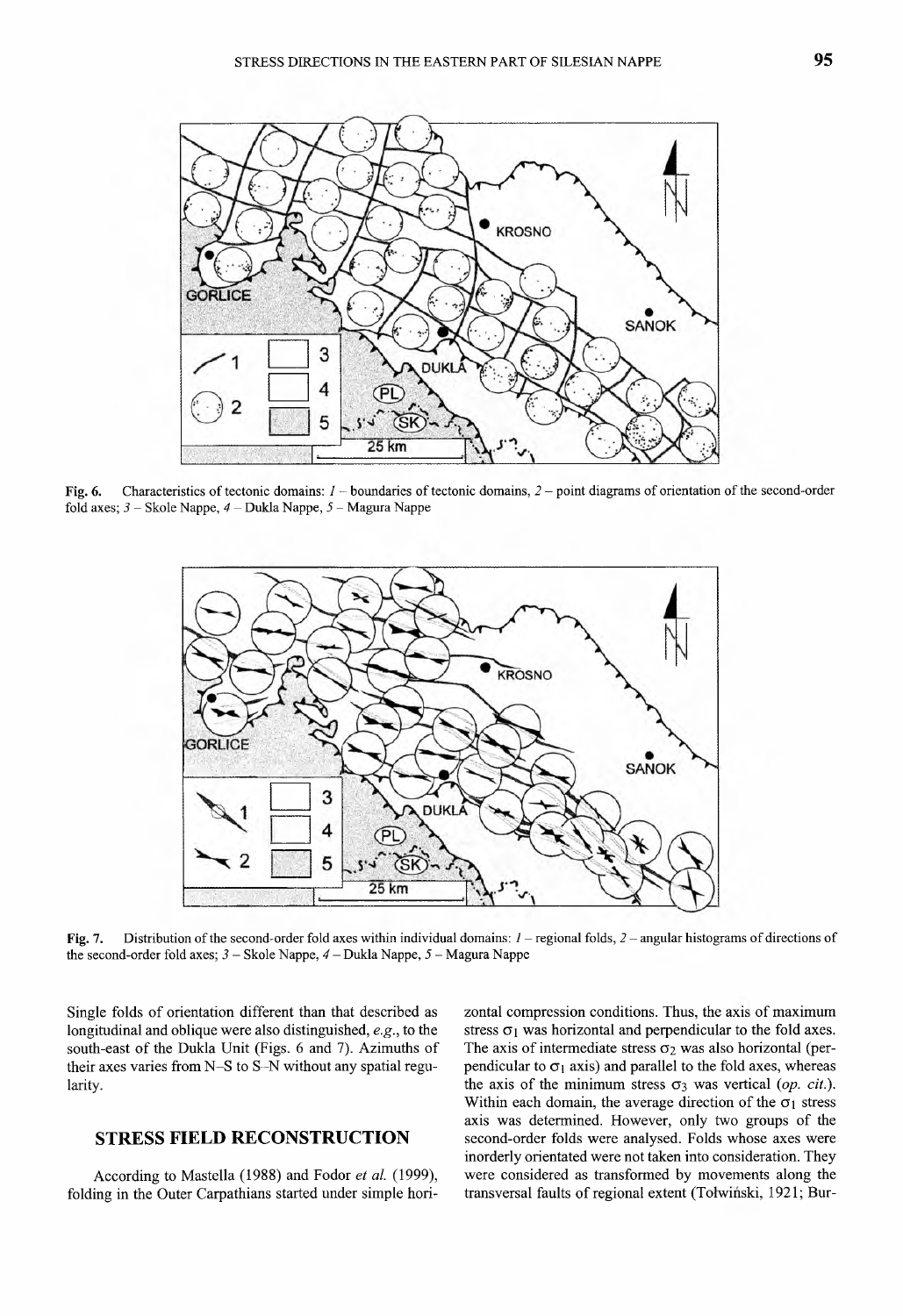

**Fig. 8.** Distribution of  $\sigma_1$  stress azimuths within individual domains, based on the analysis of:  $I$  – longitudinal second-order folds,  $2$  – oblique second-order folds; *3* - Skole Nappe, *4 -* Dukla Nappe, *5 -* Magura Nappe



Fig. 9. Trend plane of the  $\sigma_1$  stress azimuths, based on an analysis of the second-order longitudinal folds:  $I$  - isolines of  $\sigma_1$  azimuths, 2 - 0 1 azimuths; *3 -* Skole Nappe, *4 -* Dukla Nappe, *5* - Magura Nappe

tan & Sokołowski, 1952; Świdziński, 1958; Książkiewicz, 1972; Jaroszewski, 1984; Mastella, 1988; Żytko *et al.,* 1989; Mastella & Szynkaruk, 1998). Therefore, spatial variation of orientation of the axis of principal horizontal stress  $\sigma_1$  was calculated only for the second-order folds which are longitudinal and oblique to the first-order ones, and separately for each group of folds.

On the maps of trend surfaces, strikes of the isolines of  $\sigma_1$  stress azimuths are different for longitudinal and oblique folds (Fig. 9 and 10). In the longitudinal folds, orientation of  $\sigma_1$  stress axes consistently change eastwards from N20°E to N55°E (Fig. 9). Close to the Magura overthrust isolines run first eastwards, then they turn to the NE and, finally, close to

the thrust front, they turn westwards (Fig. 9). However, in the oblique folds, azimuths of  $\sigma_1$  stress axes change from N10°W in the West to N30°E in the East, and isolines run along the strike of the Silesian Nappe (Fig. 10).

The trajectories of compression reconstructed from the distribution of  $\sigma_1$  stress in the longitudinal folds, towards the Silesian frontal thrust run from SW to NE, gently bending eastwards (Fig. 11), whereas compression trajectories reconstructed from the oblique folds have SSW-NNE direction and slightly bend westwards (Fig. 11). It means that longitudinal folds, forming successively in the eastern part of the Silesian Nappe, were developed under the influence of NE-orientated compression and gently rotated clockwise.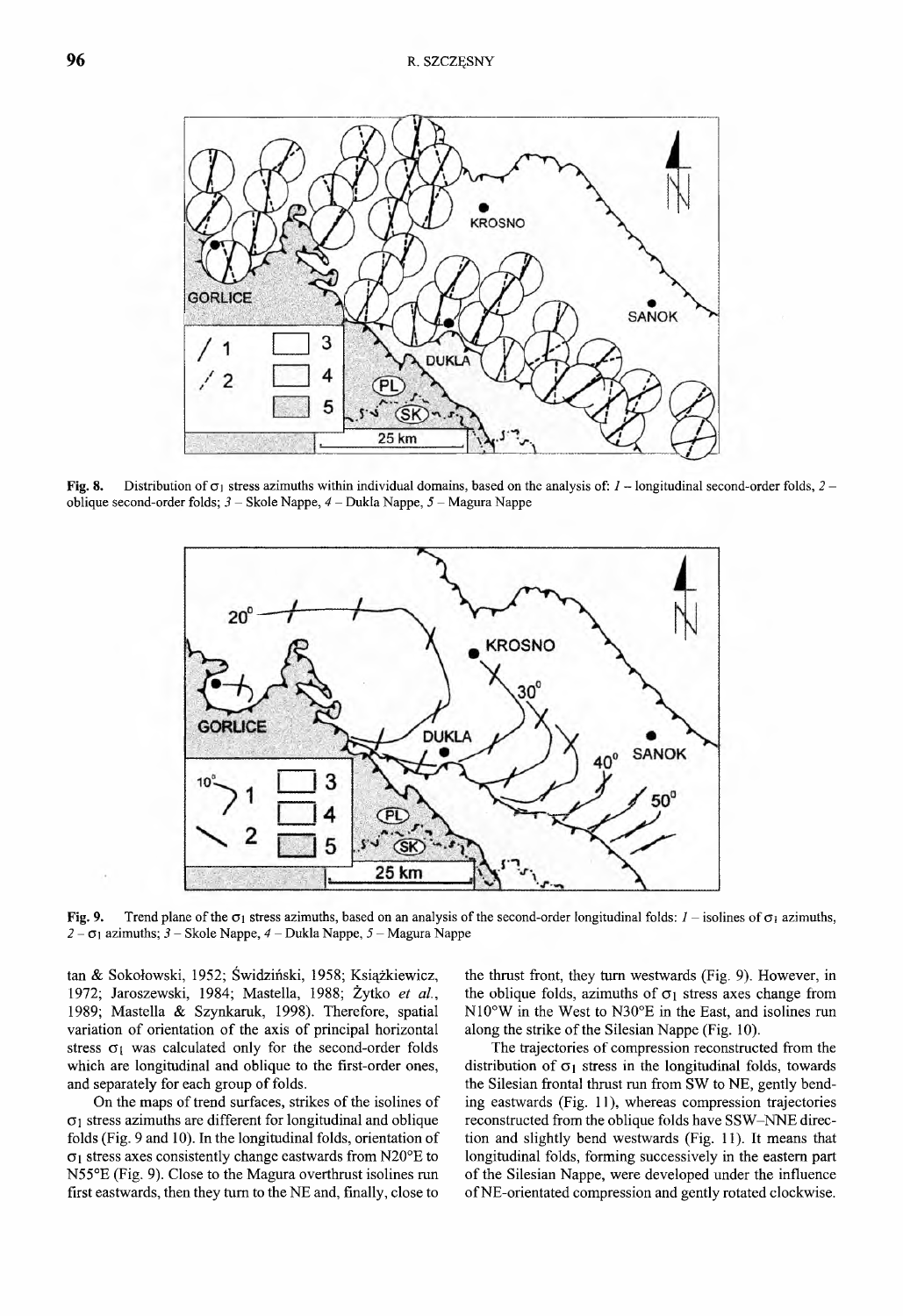

**Fig. 10.** Trend plane of the  $\sigma_1$  stress azimuths, based on an analysis of the second-order oblique folds:  $l$  – isolines of  $\sigma_1$  azimuths,  $2 - \sigma_1$ azimuths; *3 -* Skole Nappe, *4 -* Dukla Nappe, 5 - Magura Nappe

This is compatible with the results of an analysis of the first-order folds (Fig. 12; see also Szczęsny 2003). However, formation of the oblique folds was influenced by compression directed to the NNW, with a tendency to counterclockwise rotation. Finally, regional compression interpreted from the oblique folds was directed to the North.

## **EVOLUTION OF THE STRESS FIELD: DISCUSSION**

The analysed area is a part of the Polish Outer Carpathians. Therefore, recently observed distribution of fold axes reflects the stress pattern existing during the fold development, induced by the ALCAPA block (northern part of the



**Fig. 11.** Trajectories of compression directions based on the analysis of: / - longitudinal second-order folds, *2 -* oblique second-order folds; *3 -* Skole Nappe, *4 -* Dukla Nappe, *5 -* Magura Nappe

Adriatic microplate) advancing towards the East-European Platform (Birkenmajer, 1976; Ney, 1976; Książkiewicz, 1977; Tapponnier, 1977; Burchfiel & Royden, 1982; Pescatore & Ślączka, 1984; Plašienka *et al.*, 1997; Fodor *et al.*, 1999). Development of the Silesian Nappe, as well as of the folds started in Early Miocene time (Oszczypko & Tomaś, 1985; Roca et al., 1995), after formation of most of the folds in the Magura Nappe was completed (Burchfiel, 1980; Burchfiel & Royden, 1982; Pescatore & Ślączka, 1984; Mastella, 1988; Roca *et al.,* 1995). However, there are also opinions that the folds represent synsedimentary deformations, probably of gravitational origin (Żytko, 1985; Kuśmierek, 1990). Thus, they could be older  $-$  of Oligocene or even Eocene age.



**Fig. 12.** Trajectories of compression directions based on the analysis of the first-order folds (after Szczęsny, 2003): *1* trajectories of the maximum compression; *2 -* Skole Nappe, *3 -* Dukla Nappe, *4 -* Magura Nappe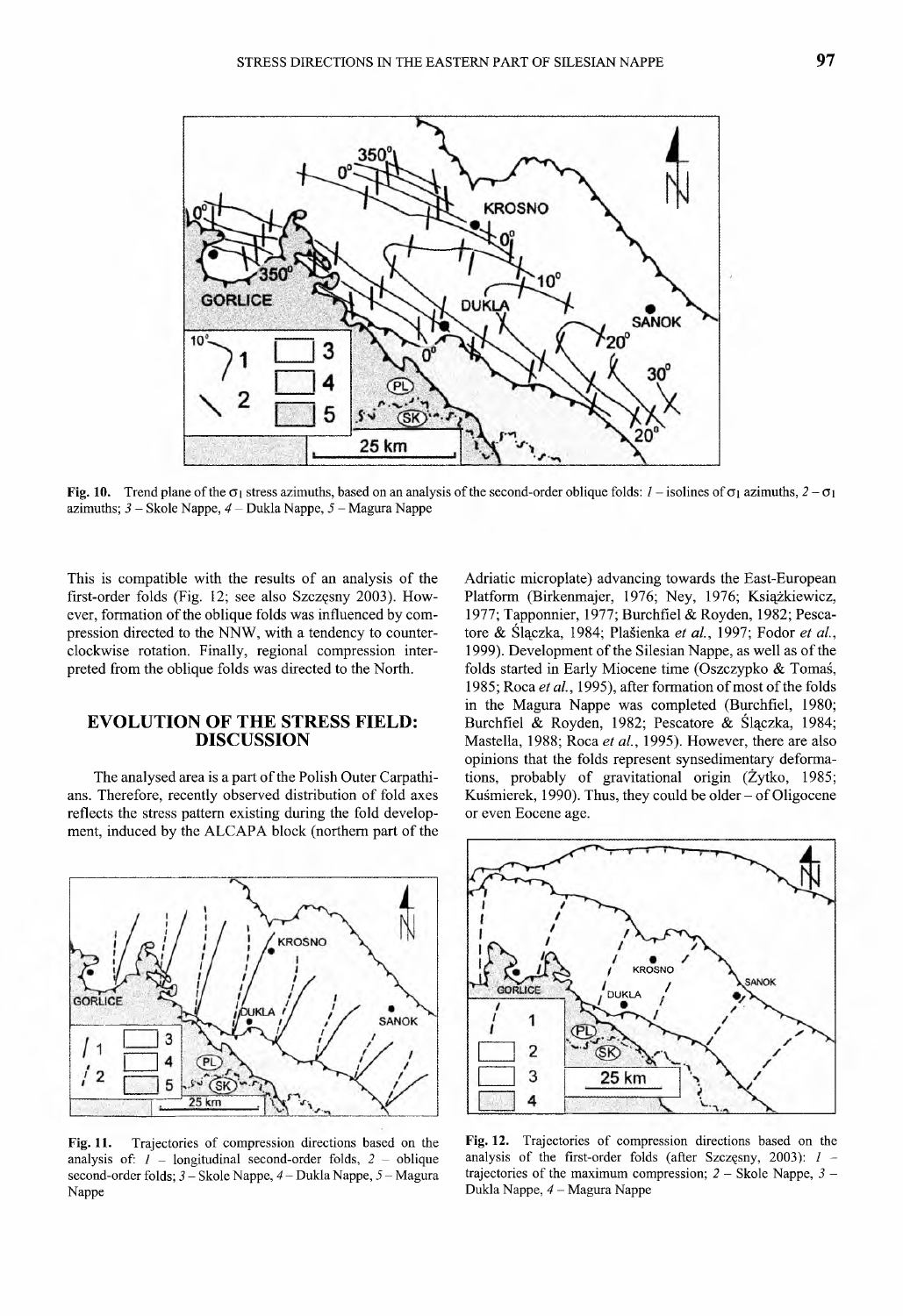It seems, nevertheless, that the Early Badenian oblique collision of the Carpathian orogen with the East-European Platform was the most important factor in the formation of folds in the Silesian Nappe (Marko *et al.,* 1991; Kovac *et al.,* 1996; Plasienka *et al.,* 1997). The WSW-ENE-orientated strike-slip faults were activated in the Inner Carpathians (Marko *et al.*, 1991; Plasienka *etal.,* 1997) after this collision. Sinistral displacements along these faults caused counter-clockwise rotations of the basement blocks (Marko *et al.,* 1991). The dynamic processes in the Inner Carpathians influenced the stress field in their foreland. In the Outer Carpathians, the direction of regional compression changed gradually from N-S to SW-NE by the end of the Badenian (Aleksandrowski, 1985; Mastella, 1988; Marko *etal.,* 1991; Jarosiński, 1998; Fodor *et al.,* 1999). Such changes of the regional stress field influenced the trend of axes of the firstorder folds, developing together with the second-order longitudinal folds (Figs. 11 and 12; see also Szczęsny, 2003). Oblique second-order folds in the Magura Nappe were formed then (Aleksandrowski, 1985, 1989).

Interpretation of the oblique second-order folds in the Silesian Nappe shows that their development was influenced by compression orientated meridionally (Fig. 11). It corresponds with the results of investigations by Zuchiewicz (1998), Csontos *et al.* (1991), and Jarosiński (1998, 1999) who pointed out that recent principal horizontal stress, in this part of the Carpathians, is orientated to the North.

In the interpretation of oblique folds, several reasons of their formation could be taken into consideration (see Aleksandrowski, 1989). They could be a result of:

- Miocene transpressive movement between the Inner and Outer Carpathians, and sinistral displacement along the Pieniny Klippen Belt (Morawski, 1972; Unrug, 1979, 1984; Birkenmajer, 1985,1986; Jaroszewski, 1984; Royden *et al.,* 1983);

- additionally activated movements along the parallel strike-slip faults in the substratum of the Outer Carpathians could have facilitated development of oblique folds within the flysch cover under the influence of a force couple in a horizontal plane (Jaroszewski, 1984; p. 495);

- subsidiary, thin-skinned overthrusting and folding conformable with the model of the Vienna Basin extension (Ottangian to Badenian), proposed by Royden *et al.* (1983);

- very late tectonic event. Proofs for the existence of tectonic deformations in the Sarmatian were provided by Ney (1968), Książkiewicz (1972), Kamkowski (1974), Bula & Jura 1983, Oszczypko & Tomas (1985), Cieszkowski *et al.* (1988b), Aleksandrowski (1989), Mastella *et al.* (1997), and Mastella & Szynkaruk (1998). These deformations were connected with the final push of the Magura Nappe (Cieszkowski *et al.,* 1988b).

Taking into consideration the distinguished pattern of compression trajectories (Figs. 11 and 12), in author's opinion, the last interpretation seems to be the most plausible one.

#### **CONCLUSIONS**

In the eastern part of the Silesian Nappe, two groups of second-order folds were distinguished (Fig. 7). The first group includes folds whose axes are parallel to the axes of the first-order folds. The second group includes folds oblique to the extent of the first-order folds. Directions of the reconstructed axis of principal stress  $\sigma_1$  (Figs. 9 and 10), as well as the trajectories of compression (Fig. 11) are different for each group of folds.

The pattern of trajectories of compression inferred from longitudinal second-order folds corresponds with that of the first-order folds (Figs.  $11$  and  $12$ ), i.e. the formation of longitudinal folds must have been connected with the development of the first-order folds. Changes of the compression direction show that formation of these folds was influenced by the NE directed compression which slightly rotated clockwise (Fig. 12; see also Szczęsny, 2003) after the Early Miocene plate collision (Birkenmajer, 1976; Ney, 1976; Książkiewicz, 1977; Tapponnier, 1977; Burchfiel & Royden, 1982; Pescatore & Ślączka, 1984; Plasienka *et al.,* 1997; Fodor *et al,* 1999). However, the oblique secondorder folds were formed under the influence of compression which changed its orientation from the NE to North (Fig. 11). Investigations by Zuchiewicz (1998), Csontos *et al.* (1991), and Jarosiński (1998, 1999) have shown that recent regional compression in the Carpathians is directed to the North. That is why, in author's opinion, the oblique second-order folds are the result of very late tectonic event. It could be the last tectonic push of the Magura Nappe in Sarmatian time, as suggested by Ney (1968), Książkiewicz (1972), Kamkowski (1974), Buła & Jura (1983), Oszczypko & Tomaś (1985), Cieszkowski *et al.* (1988b), Mastella *et al.* (1997), and Mastella & Szynkaruk (1998). The maximum horizontal stress was not strong enough then to destroy a general pattern of the first-order and second-order longitudinal folds. The second-order oblique folds are superimposed on the above mentioned folds.

Validity of the presented interpretation for the whole Polish segment of the Outer Carpathians needs, however, to be confirmed by further studies of the second-order folds.

#### **Acknowledgements**

I am indebted very much to Dr. hab. Leonard Mastella for helpful discussions, and to Dr. Jacek Rubinkiewicz for his help in preparing the photographic documentation. Two anonymous reviewers are also thanked for detailed and constructive remarks. This paper was financially supported by the Project BW 1567/02, realised at the Department of Geology of the University of Warsaw.

## **REFERENCES**

- Aleksandrowski, P., 1985. Structure of the Mt. Babia Góra region, Magura Nappe, Western Outer Carpathians: an interference of West and East Carpathian fold trends. (In Polish, English summary). *Annales Societatis Geologomm Poloniae*, 53: 373-422.
- Aleksandrowski, P., 1989. Structural geology of the Magura Nappe in the Mt. Babia Góra region, Western Outer Carpathi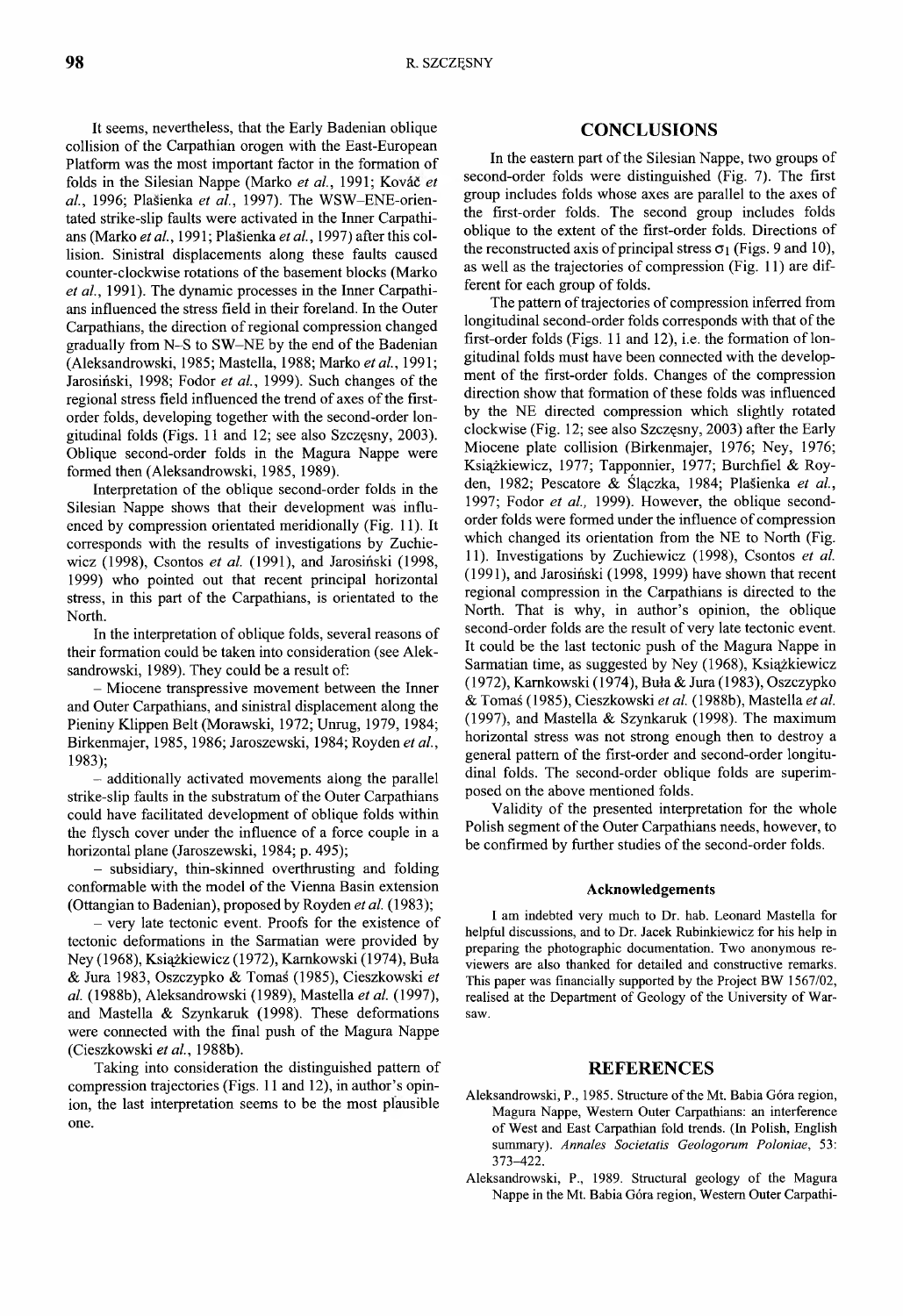ans. (In Polish, English summary). *Studia Geologica Polonica*, 96: 1-140.

- Birkenmajer, K., 1976. The Carpathian orogen and plate tectonics. Publications of the Institute of Geophysics, Polish Academy of *Sciences,* A-2 (101): 43-53.
- Birkenmajer, K., 1985. Major strike-slip faults of the Pieniny Klippen Belt and the Tertiary rotation of the Carpathians. *Publica*tions of the Institute of Geophysics, Polish Academy of *Sciences,* A-16 (175): 101-115.
- Birkenmajer, K., 1986. Outline of geological evolution of the Pieniny Klippen Belt, Carpathians. (In Polish, English summary). *Przegląd Geologiczny,* 6 (389): 293-304.
- Buła, Z. & Jura, D., 1983. Litostratygrafia osadów rowu przedgórskiego Karpat w rejonie Śląska Cieszyńskiego. (In Polish). *Zeszyty Naukowe Akademii Górniczo-Hutniczej, Geologia,* 9  $(1): 5-27.$
- Burchfiel, В. C., 1980. Eastern European alpine system and the Carpathian orocline as an example of collision tectonics. *Tectonophysics,* 63: 31-61.
- Burchfiel, В. С. & Royden, L., 1982. Carpathian foreland fold and thrust belt and its relation to Pannonian and other basins. *American Association of Petroleum Geologists Bulletin, 66:* 1179-1195.
- Burtan, J. & Sokołowski, S., 1952. Mapa tektoniczna Karpat Północnych 1:500 000. *Prace Państwowego Instytutu Geologicznego,* 8.
- Cieszkowski, М., Ślączka, A. & Zuchiewicz, W., 1988. Szczegółowa Mapa Geologiczna Polski 1:50 000, arkusz Jaśliska. *Wydawnictwa Geologiczne,* Warszawa.
- Cieszkowski, М., Gonera, М., Oszczypko, N., Ślęzak, J. & Zuchiewicz, W., 1988. Lithostratigraphy and age of Upper Miocene deposits at Iwkowa, Polish West Carpathians. *Bulletin of the Polish Academy of Sciences, Earth Sciences, 36:* 309-329.
- Csontos, L., Tari, G., Bergerat, F. & Fodor, L., 1991. Evolution of the stress field in the Carpatho-Pannonian area during the Neogene. *Tectonophysics,* 199: 73-91.
- Fodor, L., Csontos, L., Bada, G., Gyórfi I. & Benkovics, L., 1999. Tertiary tectonic evolution of the Pannonian Basin system and neighbouring orogens: a new synthesis of palaeostress data. In: Durand, B., Jolivet, L., Horvath, F. & Seranne, M. (eds.), The Mediterranean Basins: Tertiary Extension within the Alpine Orogen. Geological Society of London, Special Publica*tions,* 156: 295-334.
- Guzik, К. & Pożaryski, W., 1950. Biecz anticline (Middle Carpathians). (In Polish, English summary). *Biuletyn Państwowego Instytutu Geologicznego,* 53: plates II, Па, III, Ilia, IV, V.
- Jarosiński, М., 1998. Contemporary stress field distorsion in the Polish part of the Western Outer Carpathians and their basement. *Tectonophysics,* 297: 91-119.
- Jarosiński, М., 1999. Badanie współczesnych naprężeń skorupy ziemskiej w głębokich otworach wiertniczych w Polsce metodą analizy struktur breakouts. (In Polish). *Instrukcje i metody badań geologicznych,* 56: 1-144, Państwowy Instytut Geologiczny, Warszawa.
- Jaroszewski, W., 1984. Fault and fold tectonics. *Ellis Harwood,* Chichester, 565 pp.
- Kamkowski, P., 1974. Zapadlisko przedkarpackie. Część wschodnia (na wschód od Krakowa). (In Polish). In: Budowa Geologiczna Polski, Tom IV. Tektonika, cz. 1. Niż Polski. *Wydawnictwa. Geologiczne,* Warszawa: 402—416.
- Konon, A., 2001. Tectonics of the Beskid Wyspowy Mountains (Outer Carpathians, Poland). *Geological Quarterly,* 45 (2): 179-204.
- Konior, К., 1981. The role of the Miocene in structure and tecto-

genesis of the marginal zone of the Carpathians in the Cieszyn-Wadowice area. (In Polish, English summary). *Przegląd Geologiczny,* 1: 5-13.

- Koszarski, L., 1967. Szczegółowa Mapa Geologiczna Polski 1:50000, arkusz Rzepiennik - wydanie tymczasowe. *Wydawnictwa Geologiczne,* Warszawa.
- Kovac, M., Hudackova, N., Rudinec, R. & Lankreijer A., 1996. Basin evolution in the foreland and hinterland of the Carpathian accretionary prism during the Neogene: evidence from the Western to Eastern Carpathians Junction. *Annales Tectonicae,* 10 (1-2): 3-19.
- Kuśmierek, J., 1990. Outline of geodynamics of Central Carpathian Oil Basin (In Polish, English summary). *Prace Geologiczne Komisji Nauk Geologicznych Polskiej Akademii Nauk, Oddział w Krakowie,* 135: 7-76.
- Książkiewicz, M., 1972. Budowa geologiczna Polski, Tom IV, Tektonika cz. 3, Karpaty. (In Polish). *Wydawnictwa Geologiczne,* Warszawa, 228 pp.
- Książkiewicz, M., 1977. Hypotesis of plate tectonics and the origin of the Carpathians. *Annales Societatis Geologorum Poloniae,* 47: 329-353.
- Marko, F., Fodor, L. & Kováč, M., 1991. Miocene strike-slip faulting and block rotation in Berezovske Karpaty Mts. (Western Carpathians). *Mineralia Slovaca,* 23: 189-200.
- Mastella, L., 1988. Structure and evolution of Mszana Dolna tectonic window, Outer Carpathians, Poland. (In Polish, English summary). *Annales Societatis Geologorum Poloniae,* 58: 53- 173.
- Mastella, L. & Szynkaruk, E., 1998. Analysis of the fault pattern in selected areas of the Polish Outer Carpathians. *Geological Quarterly,* 42: 263-276.
- Mastella, L., Zuchiewicz, W., Tokarski, A. K., Rubinkiewicz, J., Leonowicz, P. & Szczęsny, R., 1997. Application of joint analysis for paleostress reconstructions in structurally complicated settings: Case study from Silesian nappe, Outer Carpathians (Poland). *Przegląd Geologiczny,* 45 (10): 1064-1066.
- Mastella, L. & Zuchiewicz, W., 2000. Jointing in the Dukla Nappe (Outer Carpathians, Poland): an attempt of palaeostress reconstruction. *Geological Quarterly,* 44: 377-390.
- Morawski, W., 1972. Tectonics of the northern limb of the Podhale synclinorium. *Acta Geologica Polonica,* 22: 573-591.
- Ney, R., 1968. The role of the "Cracow bolt" in the geological history of the Carpathian foredeep and in the distribution of oil and gas deposits. (In Polish, English summary). *Prace Geologiczne Komisji Nauk Geologicznych Polskiej Akademii Nauk, Oddział w Krakowie,* 45: 7-61.
- Ney, R., 1976. The Carpathians and plate tectonics. *Przegląd Geologiczny,* 6: 309-314.
- Oszczypko, N. & Tomaś, A., 1985. Tectonic evolution of marginal part of the Polish Flysch Carpathians in the Middle Miocene. *Kwartalnik Geologiczny,* 29: 109-128.
- Pescatore, T. & Ślączka, A., 1984. Evolution models of two flysch basins: the Northern Carpathians and the Southern Apeninnes. *Tectonophysics,* 106: 49-70.
- Plaśienka, D., Grecula, P., Putis, M., Kovac, M. & Hovorka, D., 1997. Evolution and structure of the Western Carpathians: an overwiew. In: Geological evolution of the Western Carpathians. *Mineralia Slovaca - Monograph,* Bratislava: 1-24.
- Price N. J. & Cosgrove J. W., 1990. Analysis of Geological Structures. *Cambridge University Press,* Cambridge, 502 pp.
- Roca, E., Bessereau, G., Jawor, E., Kotarba, M. & Roure, F., 1995. Pre-Neogene evolution of the Western Carpathians: Constrains from the Bochnia-Tatra Mountains section (Polish Western Carpathians). *Tectonics,* 14: 855-873.
- Royden, L., Horvath, F. & Rumpler, J., 1983. Evolution of the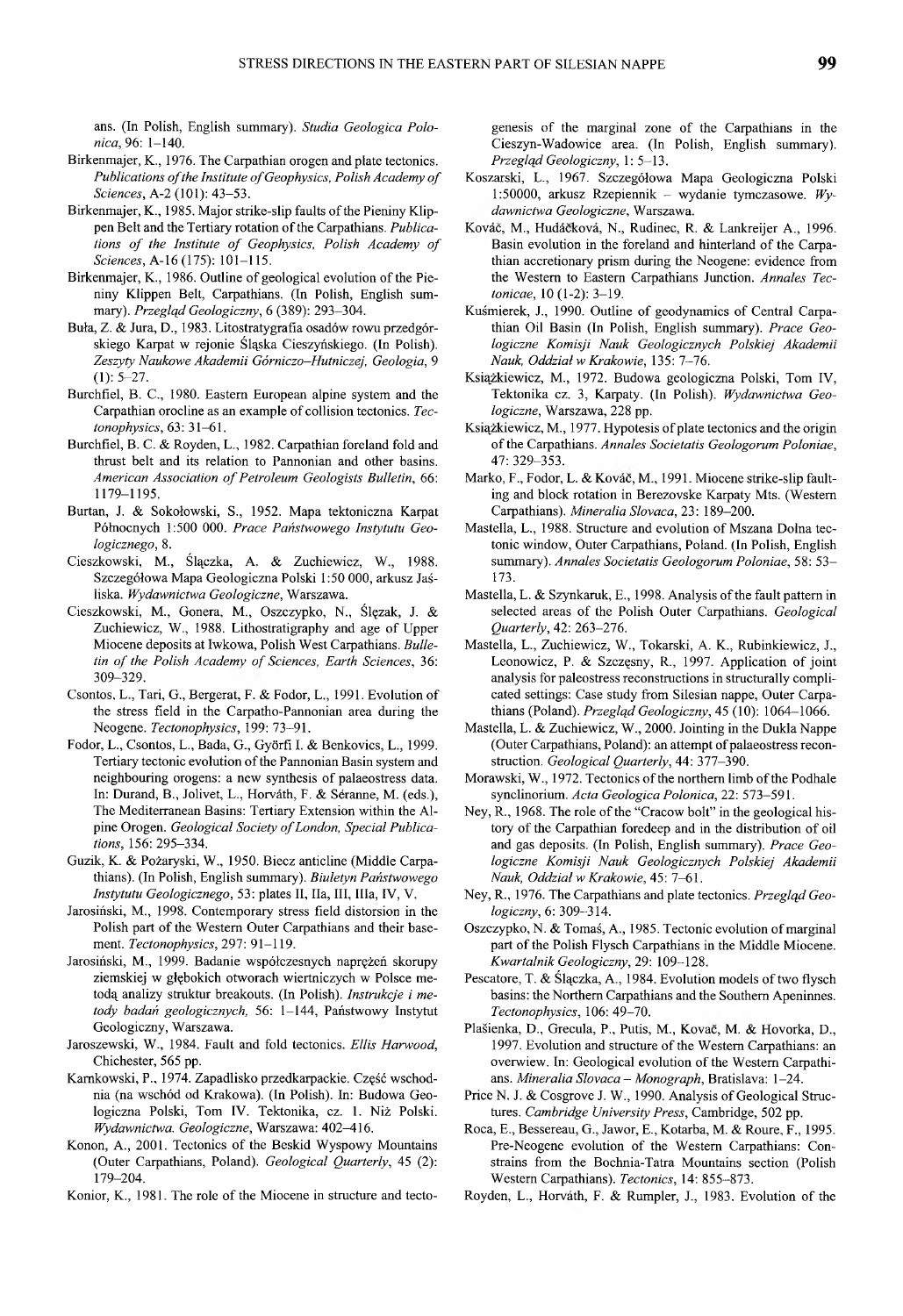Pannonian basin system 1. Tectonics. *Tectonics*, 2: 63-90.

- Rubinkiewicz, J., 2000. Development of fault pattern in the Silesian Nappe: Eastern Outer Carpathians, Poland. *Geological Quarterly,* 44: 391-403.
- Sikora, W., 1964. Szczegółowa Mapa Geologiczna Polski, 1:50 000, arkusz Gorlice - wydanie tymczasowe. *Wydawnictwa Geologiczne,* Warszawa.
- Sikora, W. & Żytko, K., 1960. Budowa Beskidu Wysokiego na południe od Żywca. (In Polish, English summary). *Biuletyn Instytutu Geologicznego,* 141: 61-204.
- Szczęsny, R., 2001. Uwagi o fałdach regionalnych w polskich Karpatach zewnętrznych. (In Polish). *Przegląd Geologiczny,* 49 (9): 833-834.
- Szczęsny, R., 2003. Reconstruction of stress directions in the Magura and Silesian Nappes (Polish Outer Carpathians) based on analysis of regional folds. *Geological Quarterly,* 47: 289- 298.
- Szymakowska, F. & Wójcik, A., 1984. Szczegółowa Mapa Geologiczna Polski, 1:50 000, arkusz Jedlicze. *Wydawnictwa Geologiczne,* Warszawa.
- Ślączka, A., 1964. Szczegółowa Mapa Geologiczna Polski, 1:50000, arkusz Bukowsko. *Wydawnictwa Geologiczne,* Warszawa.
- Ślączka, A., 1968. Szczegółowa Mapa Geologiczna Polski, 1:50000, arkusz Żmigród Nowy - wydanie tymczasowe. *Wydawnictwa Geologiczne,* Warszawa.
- Ślączka, A. & Kamiński, M. A., 1998. A guidebook to excursions in the Polish Flysch Carpathians. *Grzybowski Foundation Special Publication,* 6,171 pp.
- Świdziński, H., 1958. Mapa Geologiczna Karpat Polskich (część wschodnia), 1:200 000. *Wydawnictwa Geologiczne,* Warszawa.
- Świdziński, H., 1973. Z badań geologicznych w Karpatach. (In Polish). *Prace Geologiczne,* 80, 109 pp.
- Tapponnier, P., 1977. Evolution tectonique du sisteme alpin en Mediterranee: poinęonnement et ecrasement rigide plastique. *Bulletin de la Societe Geologique de la France,* 19: 437-460.
- Tokarski, A. K., 1975. Structural analysis of the Magura Unit between Krościenko and Zabrzeż (Polish Flysch Carpathians). *Annales Societatis Geologorum Poloniae,* 45: 327-359.
- Tołwiński, K., 1921. Dyslokacje poprzeczne oraz kierunki tektoniczne w Karpatach Polskich. (In Polish, French summary). *Prace Geograficzne E. Romera,* 6: 27-47.
- Unrug, R., 1979. Palinspastic evolution of the Carpathian arc before the Neogene tectogenesis. *Annales Societatis Geologorum Poloniae,* 49: 3-21.
- Unrug, R., 1984. Geodynamic evolution of the Carpathians. *Annales Societatis Geologorum Poloniae,* 52: 39-66.
- Wdowiarz, S., Zubrzycki, A. & Frysztak-Wołkowska, A., 1991. Szczegółowa Mapa Geologiczna Polski, 1:50 000, arkusz Rymanów. *Wydawnictwa Geologiczne,* Warszawa.
- Wójcik, A., Jasionowicz, J. & Szymakowska, F., 1992. Szczegółowa Mapa Geologiczna Polski, 1:50 000, arkusz Jasło. *Wydawnictwa Geologiczne,* Warszawa.
- Zuchiewicz, W., 1997. Reorientation of the stress field in the Polish Outer Carpathians in the light of joint pattern analysis. (In Polish, English summary). *Przegląd Geologiczny,* 45 (1): 105-109.
- Zuchiewicz, W., 1998. Cenozoic stress field and jointing in the Outer West Carpathians, Poland. *Journal of Geodynamics,* 26: 57-68.
- Zuchiewicz, W. & Henkiel, A., 1993. Orientation of Late Cainozoic stress field axes in the light of joint pattern analysis in SE part of the Polish Carpathians. (In Polish, English summary). *Annales Universitatis Mariae Curie-Sktodowska,* 48 (23):

311-348, Lublin.

- Żytko, K., 1985. Some problems of a geodynamic model of the Northern Carparhians. *Kwartalnik Geologiczny,* 29: 85-108.
- Żytko, K., Gucik, S., Ryłko, W., Oszczypko, N., Zając, R., Garlicka, I., Nemčok, J., Eliáš, M., Menčik, E., Dvořák, J., Stranik, Z., Rakus, M., & Matejovska, O., 1989. Geological Map of the Western Outer Carpathians and their foreland without Quaternary formations, 1:500,000. In: Poprawa, D. & Nemćok, J. (Eds.), *Geological Atlas of the Western Outer Carpathians and their Foreland.* Państwowy Instytut Geologiczny, Warszawa.

#### Streszczenie

## **REKONSTRUKCJA KIERUNKÓW GŁÓWNEGO NAPRĘŻENIA POZIOMEGO WE WSCHODNIEJ CZĘŚCI PŁASZCZOWINY ŚLĄSKIEJ (POLSKIE KARPATY ZEWNĘTRZNE) NA PODSTAWIE ANALIZY FAŁDÓW DRUGIEGO RZĘDU**

#### *Ryszard Szczęsny*

Niniejsza praca jest kontynuacją studiów nad rekonstrukcją zmian pola naprężeń odpowiedzialnego za powstanie fałdów w głównych jednostkach strukturalnych polskich Karpat Zewnętrznych (Szczęsny, 2001, 2003). Analiza fałdów drugiego rzędu ma uszczegółowić interpretację uzyskaną z analizy fałdów regionalnych.

Stwierdzone w zachodniej części płaszczowiny magurskiej nałożenie się na siebie zespołów fałdów drugiego rzędu zgodnych i ukośnych do przebiegu fałdów nadrzędnych (Sikora & *Żytko,* 1960; Aleksandrowski, 1985, 1989) - wskazuje, iż po głównej fazie deformacji fałdowych miało miejsce wtórne fałdowanie w inaczej już zorientowanym polu naprężeń. Celem niniejszej pracy jest potwierdzenie powyższej sugestii w oparciu o dane pochodzące z innego fragmentu Karpat Zewnętrznych. Wybrany do badań obszar stanowi fragment płaszczowiny śląskiej pomiędzy Gorlicami a Sanokiem (Fig. 1^1).

Interpretacji poddano pomiary współczesnego położenia warstw w skrzydłach fałdów drugiego rzędu. Dane pochodziły głównie z arkuszy Szczegółowej Mapy Geologicznej Polski w skali 1: 50 000 (Sikora, 1964; Ślączka, 1964; Koszarski, 1967; Ślaczka, 1968; Szymakowska & Wójcik, 1984; Cieszkowski *et al,* 1988a; Wdowiarz *et al.,* 1991; Wójcik *et al.,* 1992). Zostały one uwiarygodnione i uzupełnione w trakcie własnych badań terenowych (Fig. 5), a także przez porównanie z mapami szczegółowymi (np. Guzik & Pożaryski, 1950; Świdziński, 1973). Pomiary położeń warstw ze skrzydeł fałdów posłużyły do obliczenia orientacji osi tych struktur. Łącznie opracowano 703 fałdy, które ze względu na lokalizację zostały połączone w grupy. Granice grup odpowiadały wyznaczonym przez autora granicom jednorodnych tektonicznie domen, będących fragmentami struktur fałdowych wyższego rzędu (Fig. 6; Szczęsny, 2003). Dla każdej z domen opracowano diagram punktowy (Fig. 6) oraz rozetowy położenia osi fałdów, na którym uwidocznił się dominujący kierunek osi oraz jeden lub więcej kierunków podrzędnych (Fig. 7).

Za Mastellą (1988) oraz Fodorem *et al.* (1999) przyjęto, że formowanie fałdów w Karpatach Zewnętrznych było zapoczątkowywane w warunkach prostej kompresji horyzontalnej. W tych warunkach oś największego naprężenia głównego  $\sigma_1$  była pozioma. Oś pośredniego naprężenia głównego σ2 była również pozioma i jednocześnie prostopadła do osi  $\sigma_1$ , a jej położenie pokrywało się z kierunkami osi powstających fałdów. Oś naj